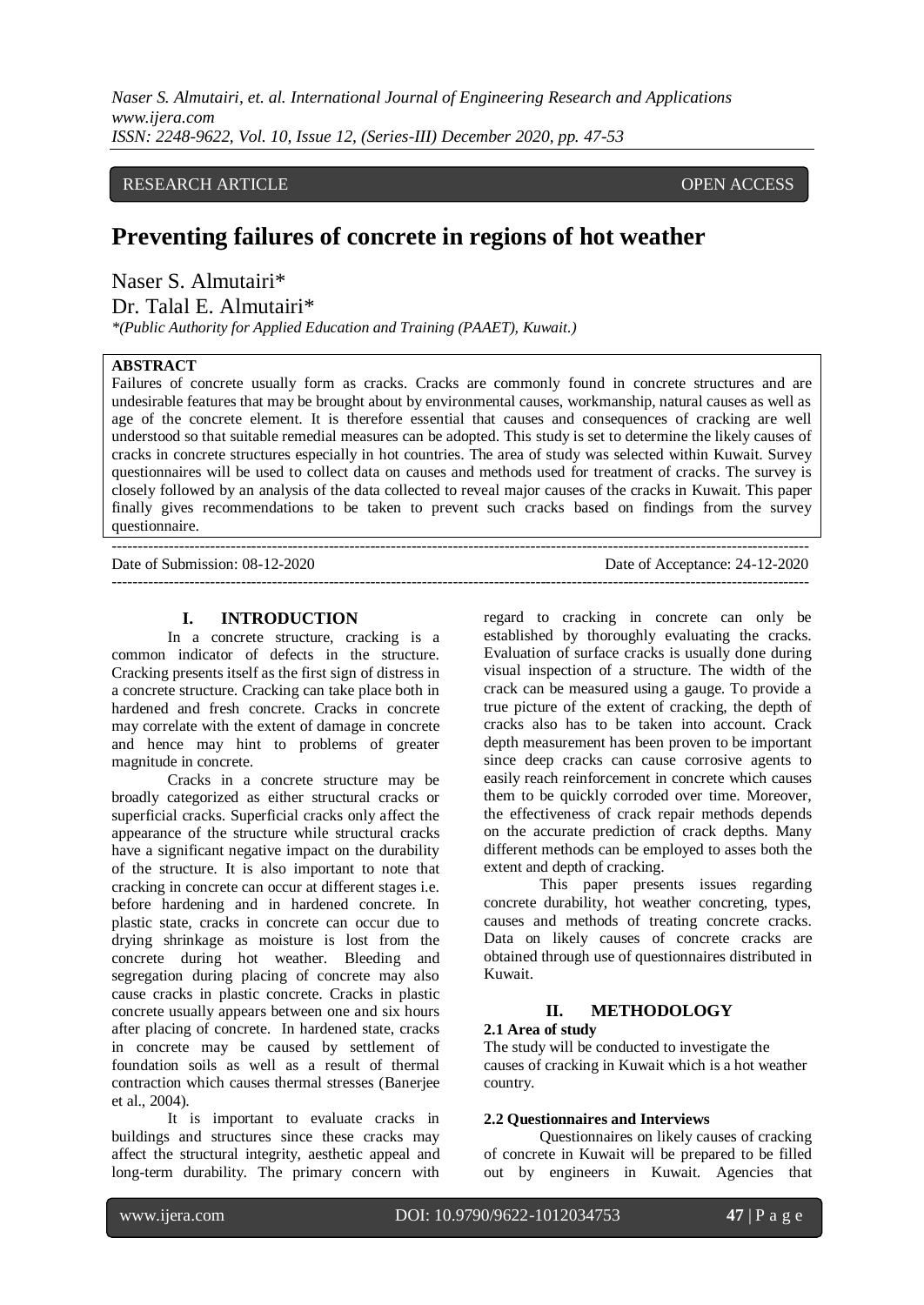constructed the building, i.e. the contractor will also be issued with questionnaires wherever possible. This information will be vital in deducing the major causes of cracking.

## **2.3 Analysis of questionnaire data.**

Responses captured in the questionnaire filled out by construction professional will finally be analyzed to ascertain the major types and causes of cracking in Kuwait. Finally, recommendations on measures to be taken to prevent such cracks will also made as well as remedial actions to be undertaken to mend the cracks.

## **III. TYPES OF CRACKS**

Concrete structures in hot and arid weather characteristic of Middle East countries tend to deteriorate more rapidly thus exhibiting greater problems with cracking than those in temperate regions of the world. (Al-Samarai, 2015)

Extreme environmental conditions in Kuwait namely high ambient temperatures, salt laden dust and low relative humidity have exposed concrete to durability problems in the form of cracks. Durability as used in the context of concrete implies that structures made of concrete should maintain a satisfactory performance with very minimal maintenance over its design service life.

It is through avoiding the degradation threatening the concrete structure due to the type and aggressiveness of the environment and also by selection of optimal material composition and structural detailing to resist the anticipated degradation on the structure during its design life that concrete structures can last without showing any sign of distress (Schafer, 2011)

Cracking in concrete can occur at different stages i.e. before hardening and in hardened concrete. In plastic state, cracks in concrete can occur for instance as moisture is lost from the concrete during hot weather i.e. drying shrinkage. In hardened state, cracks in concrete may result from settlement of foundation soils, application of excessive external loads, design and detailing errors as well as a due to thermal contraction which causes thermal stresses.

Cracks are linear fractures in concrete arising whenever tensile stresses subjected to concrete elements exceed their tensile strength. Concrete cracks takes two forms explained below.

**Structural cracks** – These are cracks resulting from application of excessive loads onto the concrete structure which results in tensile stresses exceeding the capacity of the concrete member. By excessive loads we mean loading application exceeding the design loads guaranteeing the serviceability check.

**Non-structural cracks** *–* These are superficial cracks which are inherent to concrete. There exists three main types of this cracks which are discussed overleaf.

## **3.1 Non-structural cracks**

**3.1.1 Plastic cracks** - These type of cracks develop on fresh concrete usually between 1 and 8 hours on placing of concrete. They are further categorized as either plastic shrinkage cracks or plastic settlement cracks.

 *Plastic shrinkage cracks* **–** Concrete heavier and coarser particles tend to settle more than their finer counterparts thus grout which is a mix of water and cement will manifest on the concrete surface. This means that if environmental conditions namely temperature, air relative humidity and wind speed are favorable in the context that they lead to increased loss of water from the concrete surface, only the upper surface of the placed concrete will lose water through evaporation and hence volumetric strain. While this is happening, the concrete below which is not shrinking tends to restrain this layer from contracting thus inducing tensile stresses at the bottom of the outer concrete resulting in plastic shrinkage cracks as the outer concrete is still in plastic state and hasn't developed sufficient strength to withstand such stresses.



*Figure 1: Plastic shrinkage cracks.*

*Remedial measures for plastic shrinkage cracks* Complete prevention of loss of water from concrete after casting through any of the following methods

 $\checkmark$  Frequent curing or covering the placed fresh concrete with polythene sheets between finishing operations.

 $\checkmark$  Erection of windbreaks to curb high velocity winds .This also implies that flat concrete works can be scheduled to start once wind breaks in the form of walls have been constructed.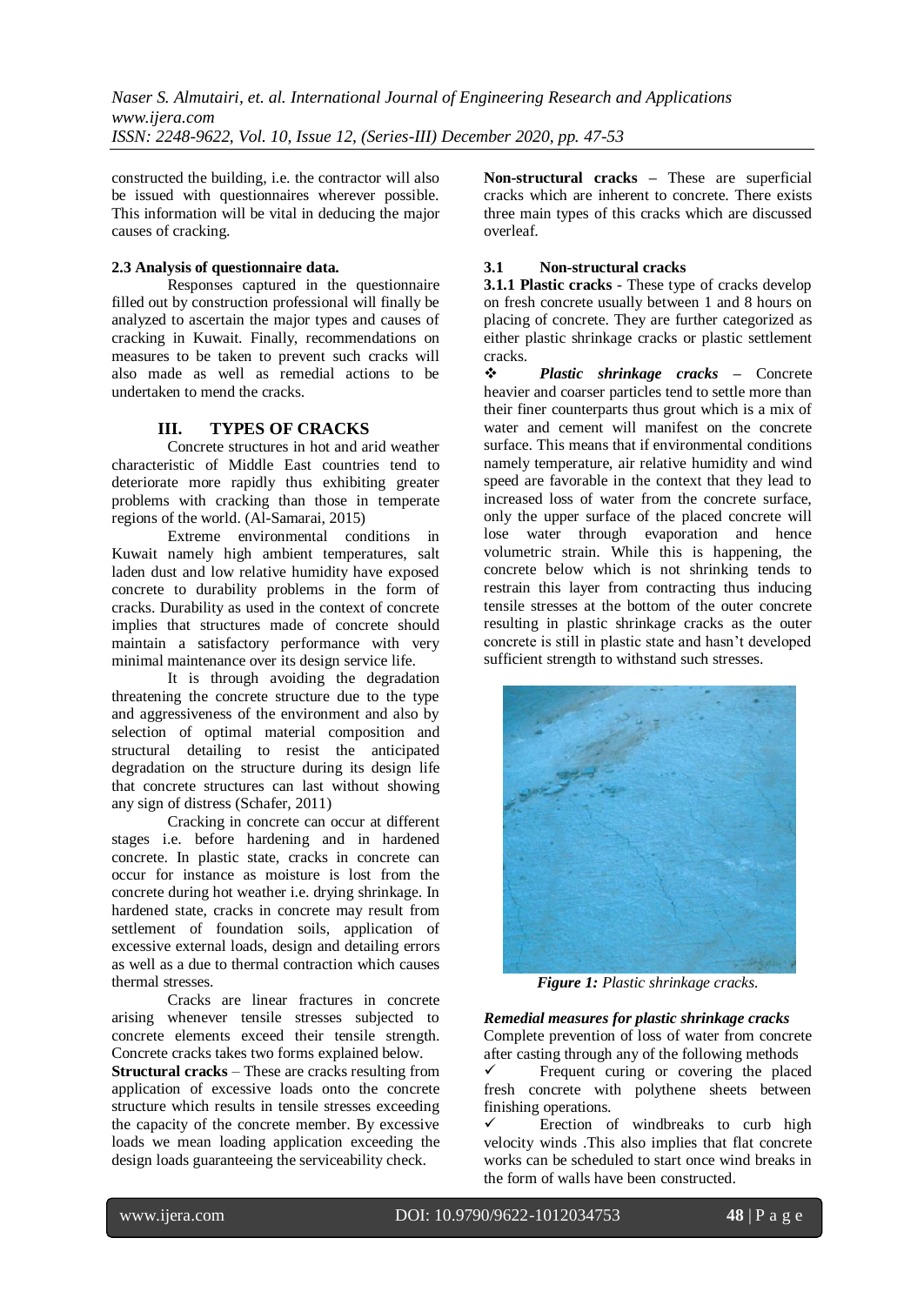$\checkmark$  Provision of fog sprays to minimize surface evaporation by saturating the air above concrete.

 *Plastic settlement cracks* **–** While the concrete is bleeding after being placed, the heavier concrete fraction namely aggregates and cement moves downwards under gravity thus sedimentation. The implication is formation of a weak layer of concrete near the surface .In the event of presence of obstructions in the form of reinforcing bars, ducts or changes in the concrete section e.g. at junction of beam and slab casted monolithically, the settlement process in a concrete element becomes uneven. Consequently the concrete breaks back at the restraint leading to formation of cracks over it. The cracks assume a tapered profile where it is wide at the surface and extends downwards to the reinforcement or any other restraining element. This type of cracks appear at the surface mimicking the layout of the obstruction.



*Figure 2: Settlement cracking.*





By exposing the reinforcement, plastic settlement cracks poses a great risk of corrosion of steel and consequent durability issues in structures.

# *Remedial measures for plastic settlement cracks*

 Provide a large cover to compression (top) steel

 $\checkmark$  Design concrete mixes having low bleeding characteristics. This might call for use of airentraining admixtures .Air bubbles in fresh concrete mix keeps solids particles in suspended state thus minimizing sedimentation while at the same time reducing movement of water as is the case during bleeding.

## *Treatment of plastic settlement cracks.*

Despite plastic settlement cracks not going through the full depth of the section, they usually pose the challenge of exposing the reinforcement to corrosion which can affect the structural integrity. Therefore such cracks should be sealed by adopting any of the following approaches

 Concrete re-vibration at the earliest opportunity before initial setting that is if such cracks are noticeable in newly placed concrete. However, this calls for proper timing to ensure that concrete can re-liquefy under the action of a poker vibrator.

 The need to treat plastic settlement cracks in hardened concrete will depend on a number of factors like exposure condition and size of cracks. If need be, they can be sealed with a resin injection

**3.1.2 Early-age thermal cracks –** There are two major challenges encountered during concreting in hot areas i.e. high environmental temperature and high temperature of concrete.

Hydration of cement is more rapid whenever the temperature of concrete is greater than normal. This coupled with low relative humidity of the air as is often the case in hot areas results in rapid evaporation of mix water especially at the surface of concrete hence development of plastic shrinkage cracks already discussed in the previous section.

Thermal cracking especially in mass concrete structures arise due to restraint of contraction of concrete following a spike in heat of hydration of cement. This is the case whenever no mechanism is provided to shield the freshly placed concrete mass from the atmosphere. Since there is rapid evolution of heat of hydration of cement, there develops a temperature gradient within the concrete mass since the inner concrete remains hot as the surface concrete losses heat to the environment. From the foregoing it is clear that tensile stresses will be induced on the surface concrete and compressive stresses on the inner concrete. This may result in surface cracks. During the cooling phase, the surface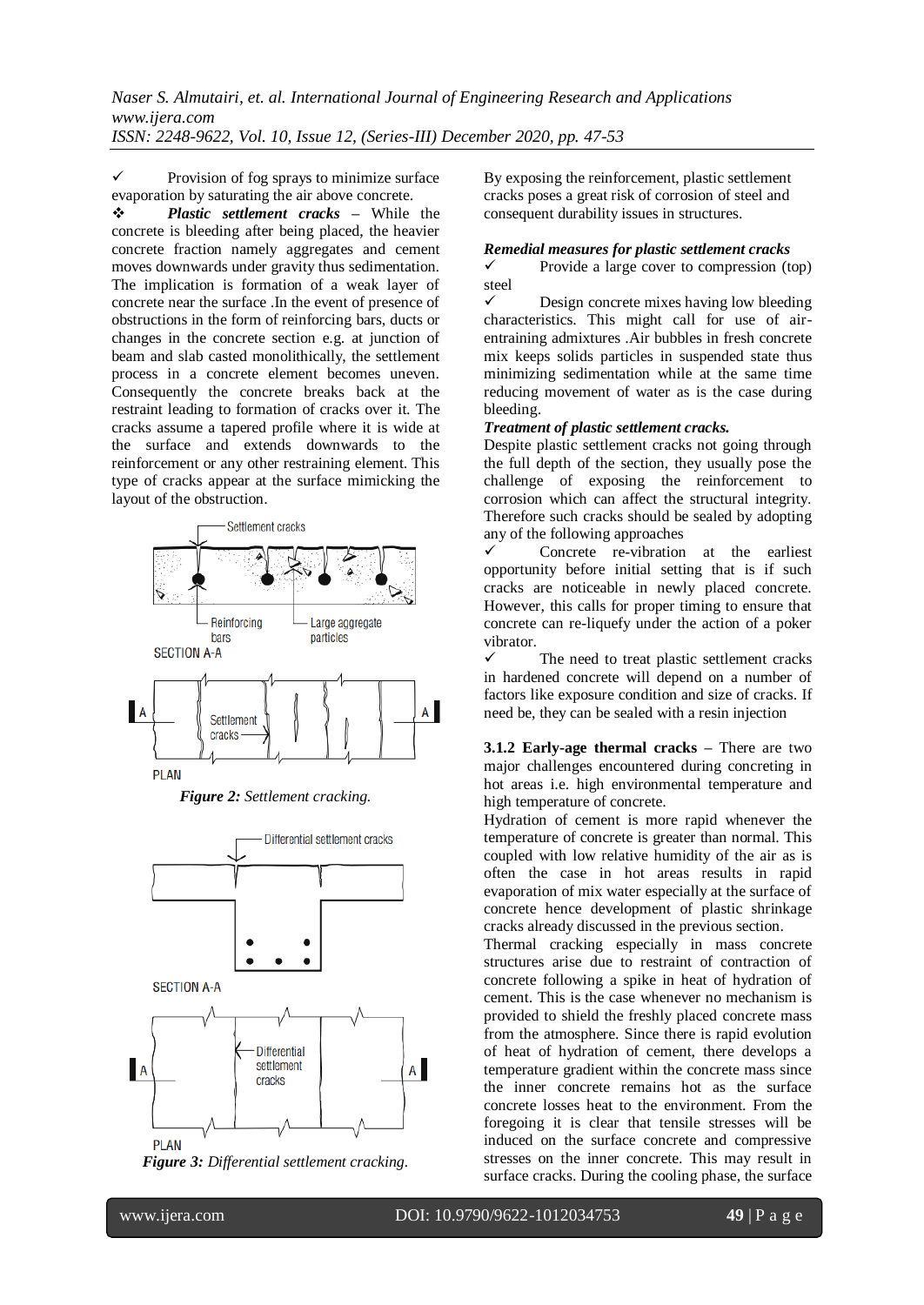concrete contracts hence sealing off any tensile cracks developed during the heating phase. However, the outer concrete is restraining the interior concrete from contracting more .Doing so, large tensile stresses are induced onto interior concrete. It is the tensile stresses due to cooling restraint that bring about thermal cracking of mass concrete structures.

## *Remedial measures for of thermal cracks*

 Temperature of fresh concrete can lowered by influencing temperature of its constituent components before or during mixing. For instance mixing water can be stored in tanks painted all white or buried underground. Aggregate stockpiles intended to be utilized in the job mix can be stored in a shade or lightly sprinkled with water so that heat is lost through evaporation. The objective of this approaches are to lower the concrete peak temperature such that the temperature gradient between the environment and concrete during cooling is reduced.

 The entire surface of concrete can be insulated from the atmosphere using any suitable form so that expansion and contraction of concrete takes places freely without any restraint arising from temperature gradient

 Scheduling of concrete mixing and placing works. It might call for concrete works to be undertaken at night or during times when air temperature has significantly dropped in an attempt to produce concrete having ideal temperature.

 $\checkmark$  Choice of formwork- For thin concrete elements usually those less than 500mm thick, metallic formworks can be adopted as they can quickly dissipate the heat at the concrete surface meaning the heat at the interior won't peak. This way, detrimental temperature differentials will not occur.

 Portland cement that generates low heat of hydration can be specified for concrete mixes.

**3.1.3 Drying shrinkage cracks –** Drying shrinkage cracks manifest themselves in hardened concrete. Not all the water in concrete mix are utilized by cement hydration process. Some fraction of mix water are only meant to provide the workability requirement of concrete. During curing and hardening of concrete, the excess water is lost to the environment resulting in shrinking of concrete. As the concrete is shrinking, elements within the concrete like reinforcement bars, restrain the concrete from shrinking leading to creation of tensile stresses in concrete which produce drying shrinkage cracks. Tensile cracks develop if the resulting tensile stress is greater than the tensile strength of concrete.

Drying shrinkage cracks can also occur if there is external restraint to shrinking either by another structure or subgrade as shown below.





 *Figure 4: Movement joints and how they prevent drying shrinkage cracks*

#### *Remedial measures for drying shrinkage cracks.*

 $\checkmark$  Use of shrinkage reducing admixtures<br> $\checkmark$  Tensile strength of concrete can Tensile strength of concrete can be increased through adequate curing

 Concrete mix design review to ensure that the lowest possible water content for workability is used. Increasing the size of coarse aggregates in the mix can lower water demands of a concrete mix at

the same time provide internal restraint to volumetric change.

 Provision of movement joints to eliminate external restraints.

**3.2 Other causes of cracks in concrete**

*a) Structural design and detailing errors.*

It is a common practice that design of concrete structures be informed by the nature and amount of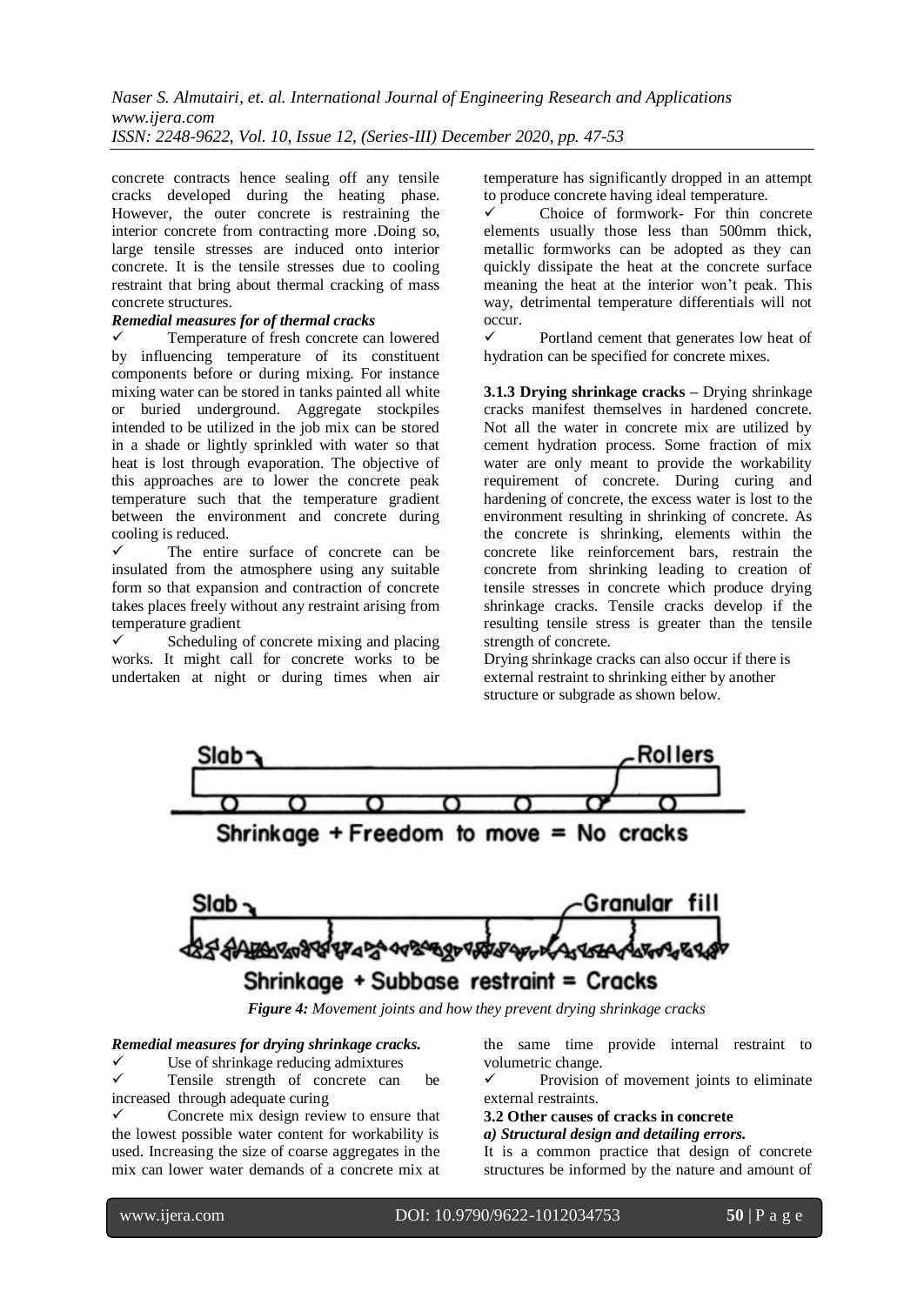loads the structure will be exposed to. Concrete is poor in withstanding tensile stresses and this calls for its reinforcement with steel as the latter has high tensile stress capacity. From the foregoing, design discrepancy with regards to steel reinforcement areas provided and foundation design results in a serious serviceability problem in the form of cracking. It is worth noting at this point that poor foundation design may result in differential settlement whose end result is cracks.

#### *b) Poor construction practices*

Some of the practices which result in cracking of concrete structures include

 $\checkmark$  A high water content in an attempt to increase concrete workability. Not only does this practice lower the concrete strength but also increases its settlement. The implication is increased drying shrinkage plastic settlement cracking.<br>
V Using Jarge cement, content in

 Using large cement content in concrete mixes to compensate for high amounts of water added to attain the desired workability. This is majorly the case with mass concrete structures where the heat generated by cement hydration is quickly dissipated at the surface while the internal temperature drops slowly. This implies the cooler surface will be contracting much faster unlike the inner concrete which is contracting slowly and offering restraint to contraction of the cooler concrete leading to creation of tensile stresses which result in thermal cracks at the concrete surface due to the large temperature differences at the section.

 Lack of or inadequate curing .Failure to cure fresh concrete few hours after it has been placed results in development of plastic shrinkage cracks. In the long term, the hardened concrete will be found to have low strength as it lost a lot of water which is essential for hydration meaning strength gain did not proceed to completion.

#### *c) Chemical reactions*

This involves reaction between the alkali component of cement and active silica contained in aggregates which produces an alkali- silica gel which has a tendency to increase in volume by absorbing water thereby putting pressure on the surrounding concrete consequently, tensile stresses increases beyond the capacity of concrete leading to crack development.

#### *d) Corrosion of steel reinforcement*

Reinforcement steel which is usually embedded in the alkaline concrete is usually stable since the later usually forms a passive protective coating around steel. However, this passive protection is lost through carbonation. This is where carbon (IV) oxide dissolves in atmospheric water to form carbonic acid and finds its way through the concrete cover thus neutralizing the alkaline environment. Since the reinforcement has lost the protective layer, corrosion begins. The resulting byproducts i.e. rust occupy a larger volume than steel .Tensile stresses brought about by expansion leads to cracks. At higher temperatures, carbonation proceeds at a much faster rate (Al-Samarai-2015)

#### **IV. METHODS OF CRACK REPAIR**

**Epoxy injection** – This method is suitable for repair of fine cracks up to 0.05mm.However, this method is not applicable for repair of leaking cracks as epoxy is not effective on wet surfaces. It involves the use of low viscosity epoxy grouts. The crack to repair is first cleaned and sealed to prevent leaking of the epoxy before gelling. The epoxy is then injected under pressure to penetrate the crack. Once the epoxy has cured, the seal is removed using any appropriate means.

**Routing and sealing-**This treatment method is suitable for both narrow and wide cracks especially in flat concrete members like slabs and beams. Routing refers to the process in which the existing crack is widened using a saw or any other suitable tool. The groove is then cleaned and sealant applied. The sealant material can take any form from epoxies to polymer mortars. It is however advised that grouts made of cement should be avoided due to their high likelihood of cracking. It is widely employed in repair of cracks in water retaining structures.



*Figure 5: Crack repair by routing and sealing.*

**Near surface reinforcing (NSR) and pinning –** This is where additional tensile reinforcement is added across the plane of a crack. First, a slot about 3mm wide is cut using a saw across the crack. It should be ensured that the depth of the slot is deeper than the diameter of the bar to be used. Once the slot is made, an epoxy resin is introduced followed by the reinforcing bar .The former acts as a bonding medium between the reinforcing bar and the concrete

**Gravity filling –** Resins and monomers are used to seal cracks whose surface widths ranges from 0.03mm to 2mm.The surface is thoroughly cleaned and let dry. Resins and monomers are then poured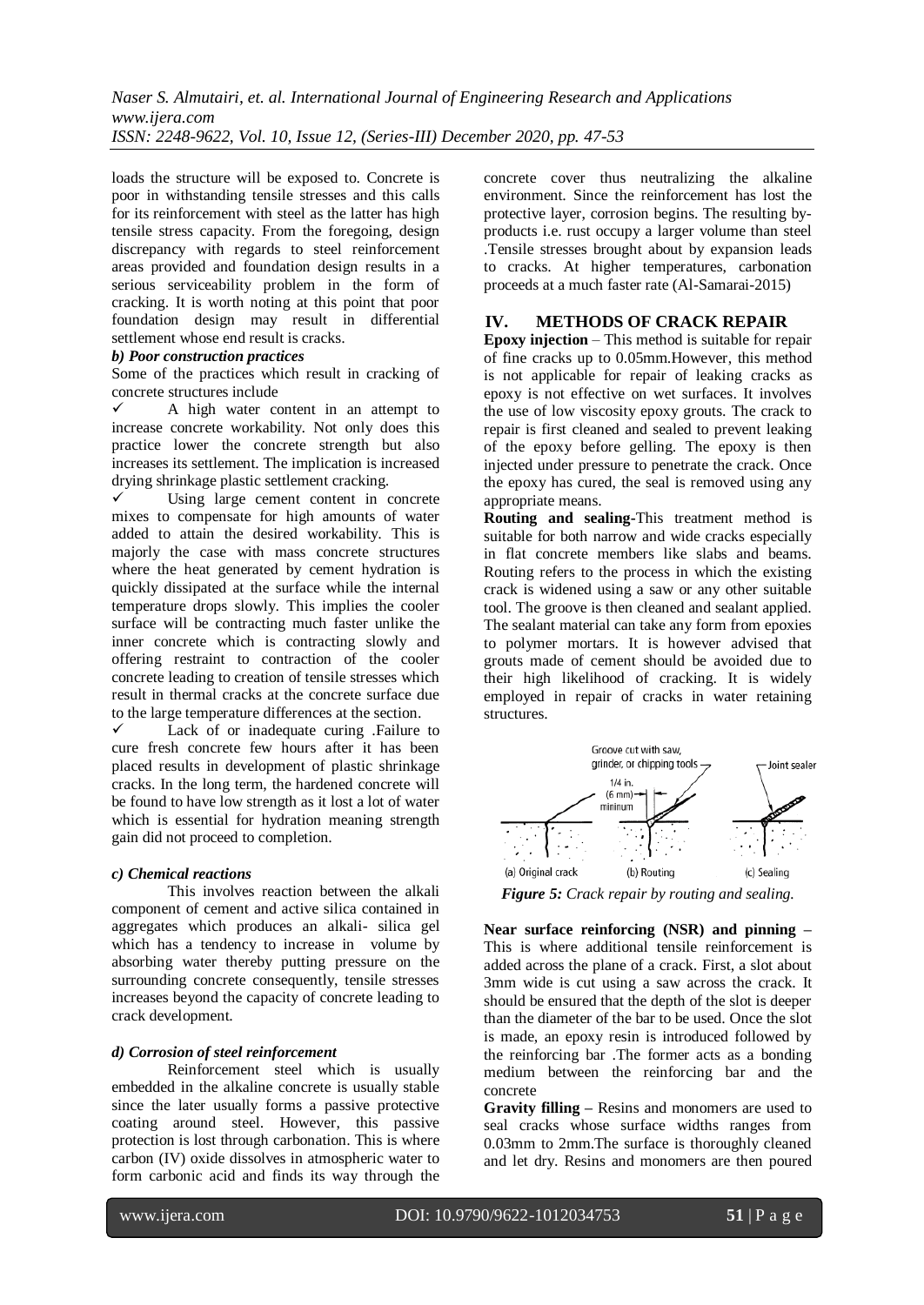*Naser S. Almutairi, et. al. International Journal of Engineering Research and Applications www.ijera.com ISSN: 2248-9622, Vol. 10, Issue 12, (Series-III) December 2020, pp. 47-53*

and spread on the surface where they can fill any existing crack by gravity

**Drypacking –** This method is suitable for repair of dormant cracks using hand. Mortar having a low water-cement ratio is hand placed into a crack and tamped. Because of the low water content, the mortar will experience little shrinkage hence durability

**Provision of additional reinforcement –** In this technique, cracks are first sealed followed by drilling of holes which intersect the crack at approximately  $90^0$  . The crack and the hole is then filled with injected low viscosity epoxy and reinforcement placed into the drilled hole. The reinforcement provided should extend at least 0.5m either side of the crack. Epoxy serves to bond the bar to the crack wall and the cracked concrete into one monolithic form.

**Drilling and Plugging –** This method is applicable for repair of vertical cracks running in straight lines. Holes having diameter range of 50-75mm are first drilled along the crack center. A key is then formed by passing down grout which helps prevent leakages. The method is often applied in repair of vertical cracks in retaining walls.

## **V. DATA ANALYSIS, DISCUSSION AND CONCLUSION.**

## **Data Analysis and discussion**

This chapter presents the results of a questionnaire entitled "Causes of concrete cracking in hot Countries-Kuwait," The survey was sent out to and filled by specialists involved in construction within Kuwait. It was intended to utilize the results in focusing the research on the durability of concrete structures, especially in hot countries.

A total of 75 responses have been received from participants in Kuwait. The respondents included consultants, material engineers, structural engineers, contractors, and researchers. Surveying professionals from a wide range of job descriptions ensured that the results captured an accurate view and opinions of the wider construction industry stakeholders.

The questionnaire listed 10 possible causes of cracking in concrete. All the questions required the participant to rate the likely causes of concrete cracks they have encountered during their engineering practice in Kuwait on a 5-point scale, where a 1 would be the least likely cause and 5 as the most likely cause.

The results of each question are presented as an average to the replies of the respondents. Tabulated below, are the questionnaire questions and their corresponding average responses.

| No.            | Question                                             | Average rating. |
|----------------|------------------------------------------------------|-----------------|
|                | Plastic shrinkage cracking                           | 3.29            |
| 2              | Plastic settlement cracking                          | 3.23            |
| 3              | Drying shrinkage                                     | 3.6             |
| $\overline{4}$ | Thermal stress                                       | 3.87            |
| -5             | Structural design and detailing errors               | 3.4             |
| 6              | Corrosion of steel reinforcement                     | 3.32            |
| 7              | Poor construction practices                          | 3.69            |
| -8             | Chemical reactions                                   | 3.15            |
| 9              | Construction overloads especially in precast members | 3.24            |
| 10             | Externally applied loads                             | 3.43            |

*Table 1:Results of questions 1-10 regarding the causes of cracks in hot countries, the case of Kuwait.*

Through a questionnaire on the likely causes of cracking in concrete in hot countries, the case of Kuwait, the opinion of industry professionals engaged at all stages right from design to execution has been determined. The following conclusions are made based on the results.

 There have been various categories of cracks in concrete structures in Kuwait since all the varying causes of cracking as surveyed ranked above 3.0, which implies that all the stated possible reasons may have in one way or another contributed to cracking of concrete.

 Thermal stress was considered as the significant cause attributed to the cracking of concrete structures within Kuwait. It was ranked 3.87.

 On the other hand, chemical reactions were considered the least significant contributing factor to cracks encountered by industry specialists. It ranked 3.15.

#### **VI. CONCLUSION**

This paper sought to establish the causes of cracks in hot countries, a case of Kuwait. It consists of five sections. The first part offered a basic